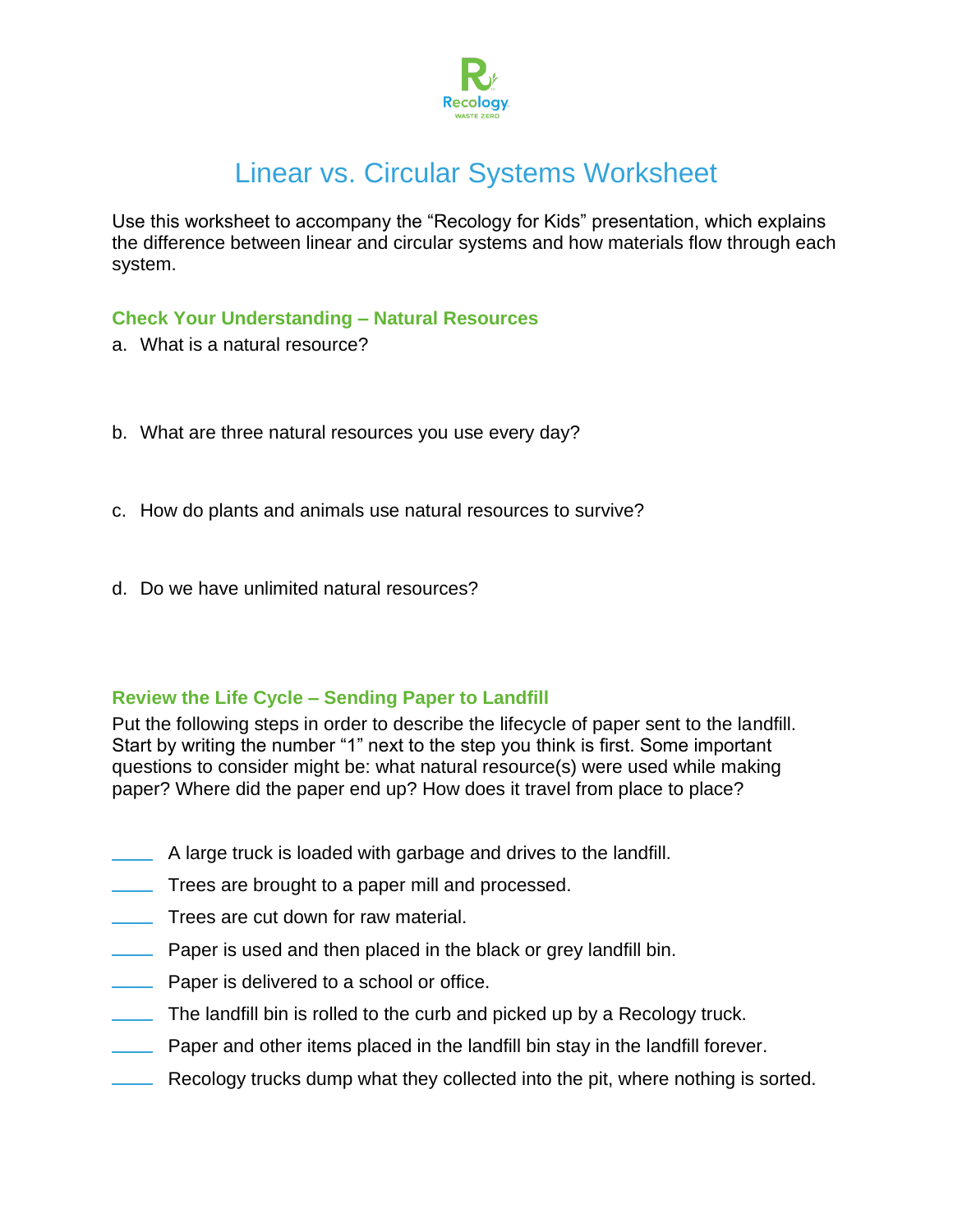

#### **Describe a Landfill**

Use words or a drawing to describe what you think it would be like to visit a landfill. How might it make you feel? What would you see, smell, and hear there?

# **Recycling and Reusing Our Paper**

Describe what happens when you place your paper **in the blue recycling bin** instead of the landfill. Then, draw one other way **besides recycling** that would prevent paper from ending up in the landfill.

# **Check Your Understanding – Recycling**

a. How does recycling save natural resources?

b. Why does the landfill system look like a line, and the recycling system a circle?